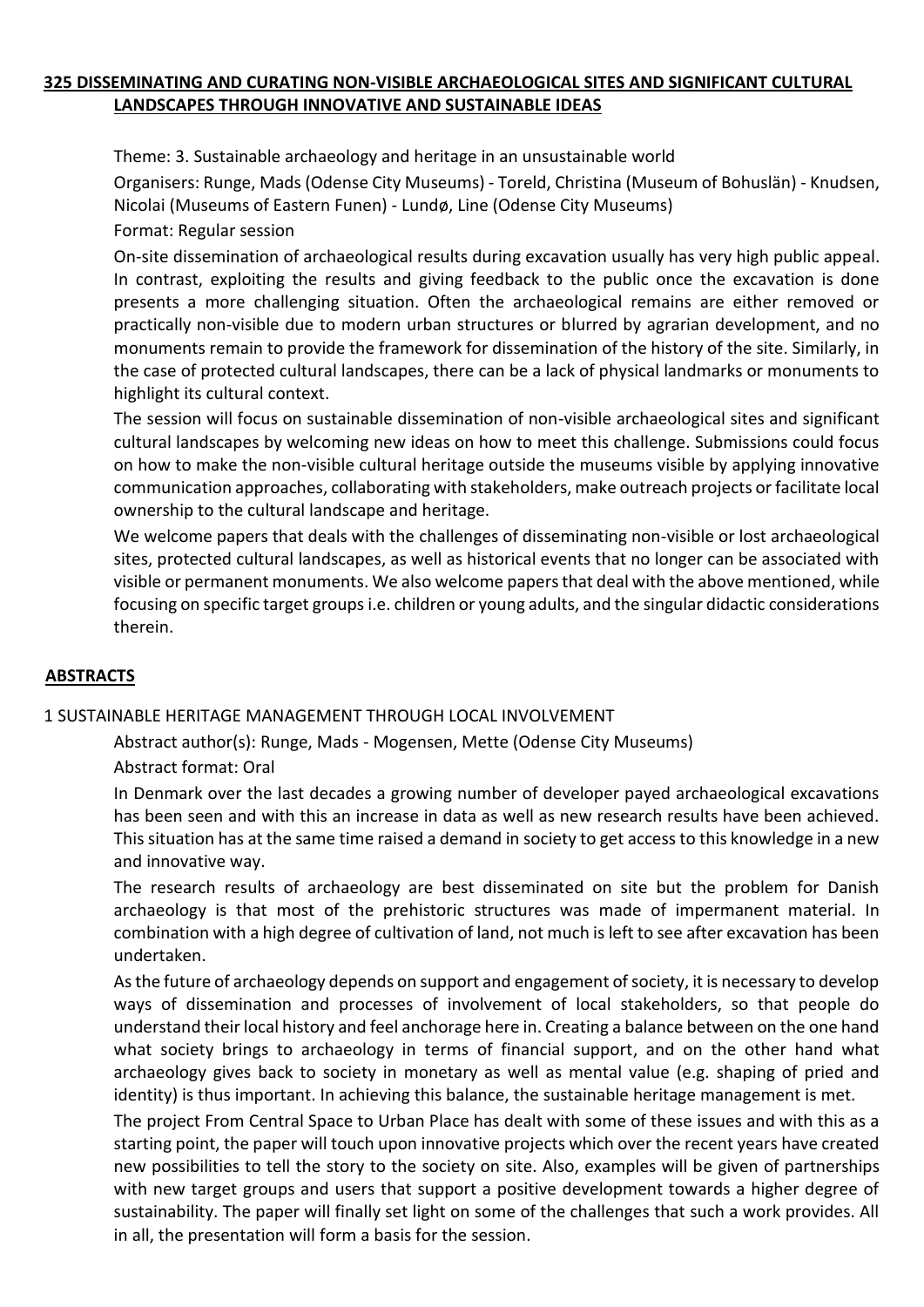# 2 ARCHAEOLOGICAL HERITAGE PRESERVATION AND SALVATION STUDIES IN LARGE SCALE INFRASTRUCTURE CONSTRUCTION PROJECTS IN TURKEY

Abstract author(s): Dag, Haydar Ugur - Aral, Melih - Sevmen, Kilichan (REGIO Cultural Heritage Consultancy)

# Abstract format: Oral

In the last decade, many large scale infrastructure projects such as Tanap Natural Pipeline Project, North Marmara Highway Project, Ankara-Niğde Highway Project have been carried out in Turkey with the financial support of international lender institutions. In all of these investments, preservation of archaeological heritage is one of the performance criteria where the management and contractors of these projects have to comply. During the ESIA (Environmental Social Impact Assessment) studies of these projects many new archaeological sites have been identified and officially registered in the national inventory. These sites are still under protection of public authorities. These ESIA studies were conducted by REGIO Cultural Heritage Management Consultancy which is a private construction archaeology company in Turkey. After identification of these new sites, REGIO conducted further studies such as test pit excavations and geophysics surveys and for the places where construction is not avoided, salvage and reconstruction works have been performed. The presentation will cover the works and findings in those projects.

### 3 MANAGING A BIRTH CERTIFICATE

Abstract author(s): Ravn, Mads - Lindblom, Charlotta (Vejle Museums)

# Abstract format: Oral

The Jelling Monuments have been on the UNESCO list of World Heritage sites since 1994. They are considered among the most significant monuments of Denmark since the mid. 19th century when the King, Frederik VII conducted excavations there. One main reason is that a rune stone mentions that Harald, king of the Danes in the mid. 10th century 'won all Denmark and Norway and Christened the Danes'. Thus, it is considered the 'Birth Certificate' of the nation of Denmark and the origin of the current pedigree of the royal line. Furthermore, the figurative motive on the rune stone of Christ on a cross is considered the cradle of Christianity in Denmark.

25 years ago the monuments consisted of only two, huge burial mounds, two rune stones and a church situated between the burial mounds. Additional research excavations carried out between 2006 and 2013 with the National Museum and Aarhus University revealed under the top soil among others, a huge palisade, which encircled the area – three Viking houses of Trelleborg-type and possibly the largest ship setting seen in the Nordic countries from the Viking Age.

The new discoveries revolutionized the interpretation of the site. Also in 2018, it led to a minor boundary modification of the UNESCO site.

This paper will reveal 25 years of experience with managing this site and disseminating the knowledge from the visible and invisible remains in new ways seen from a perspective of a local museum. There have been different challenges, compromises and successes, meeting the needs of different stakeholders in a democratic society. In general, it is a success story. Therefore, the content of this managing plan will be presented and discussed.

# 4 THE DISSEMINATION OF A MODERN CITY´S NON-VISIBLE HERITAGE

Abstract author(s): Lundø, Line (Odense Bys Museer)

# Abstract format: Oral

With focus on on-site dissemination and teaching aimed at children and young adults, this paper presents how the non-visible cultural heritage in cities can be disseminated through dramatizations, role-playing games and board games.

In today's city of Odense in Denmark, the material culture of the past hides below modern-day roads, parking areas and buildings. The city has a continuous prehistory that dates back more than 1100 years. It contains a wealth of exiting local historical narratives and archaeological sites, that not only recounts the development of the city, but also shows how it has played a role in the formation of the kingdom and shaped the history of Denmark.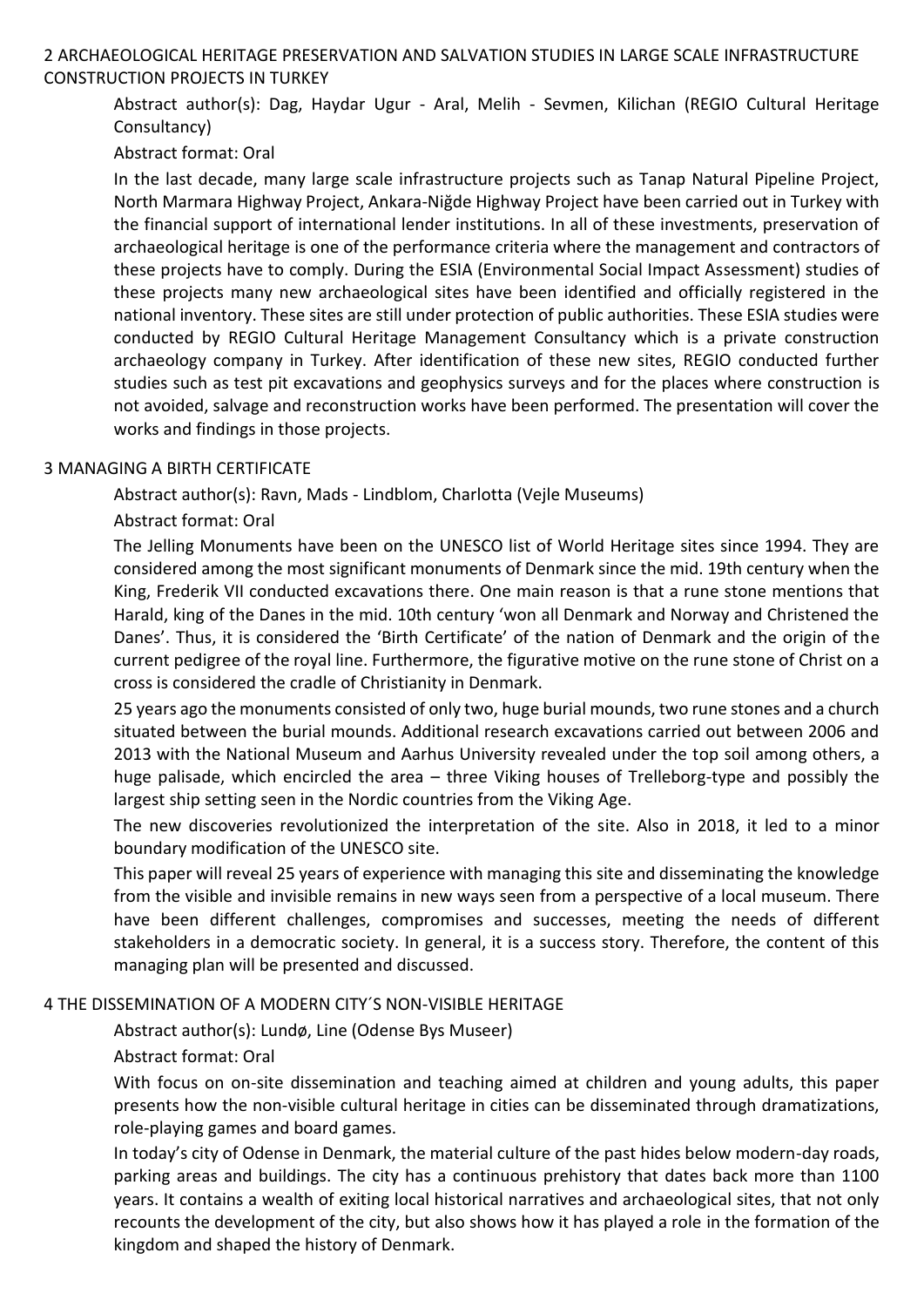Without the visual and physical traces of the past, we have taken alternative steps to establish a framework for engaging, historical experiences. These measures familiarize the local population with the history of the city and connects them to their past.

To make the non-visible visible, we have created city walks and special events such as bringing the early-medieval city center to life in a Viking Horror Walk in collaboration with more than 100 reenactors. Moreover, we have developed two sets of educational materials for school children. One of which is a board game that revolves around the Danish Viking Age ring fortresses. In a combination of strategy, knowledge, cooperation and role-play, it allows the pupils to reflect and immerse themselves in the social world of the Viking Age.

5 BRINGING 150 YEARS OF ARCHAEOLOGICAL RESEARCH INTO THE CLASSROOM – AN IRON AGE MINECRAFT ADVENTURE AS A TOOL FOR EDUCATION

Abstract author(s): Krappala, Kim (University of Turku, Department of Archaeology) Abstract format: Oral

Minecraft is one of the most popular videogame platforms in the world and has been implemented globally for educational purposes in a variety of contexts. In archaeological and cultural heritage education, however, Minecraft games are typically used solely for either building or observing past landscapes. However, in 2017, the Emil Cedercreutz Museum, near the west coast of Finland, provided the opportunity for a new, more engaging and interactive application of the Minecraft platform when they requested the development of a learning game for their prehistory exhibition. To answer this call, a multidisciplinary team, consisting of pedagogists, archaeologists, roleplaying specialists, voice-over actors, and a programmer, was formed. Together, they used the Minecraft platform to develop an adventure game set in a reconstructed landscape of the Kokemäki-river. The Kokemäki-river area is one of the most archaeologically rich iron age landscapes in Finland. While there have been numerous excavations there, little had previously been done to interpret Kokemäki-river's prehistory in a visually reconstructive and interactive way. The resultant adventure-based learning game depicting the Iron Age history of the Kokemäki river area was well received by the museum and its visitors. Further, the game showed promise as a platform for bringing Iron Age pre-history to the classroom.

This presentation provides a first look at the implementation of the game into the classroom, directions for further game development, and the pros and cons of using Minecraft for prehistory education and as a learning game platform for sustainable cultural heritage education.

6 PLAY YOUR WAY TO KNOWLEDGE OF THE PAST – A (EXCAVATED) 16TH-CENTURY CITY GOES DIGITAL

Abstract author(s): Azzopardi, Amanda - Bakunic Fridén, Imelda (Rio Göteborg Natur och Kulturkooperativ)

Abstract format: Oral

Once upon a time, under today's high buildings, the tram tracks and train station lay a city called Nya Lödöse. Today there are no visible traces of that city, but during its time it was a bustling city where people from all corners of today's Europe met. They made deals with one another, enjoyed each other's company and lived in a world were not only war was just around the corner but also new diseases and sudden political decisions that affected the common lives from one day to another. This city existed between 1473- 1624 on the west coast of Sweden. During this time it had great importance but has since then been forgotten. Between 2012- 2018, the city came to light once again during a large excavation. At that time, the locals were updated on what was going on via digital media such as Facebook, an excavation website, Youtube and Flicker, as well as through 12 published magazines and through on-site visits. The excavation is now finalized and yet again, the city has fallen into the shadows of memory.

As a final public outreach product, the city has been brought to life through a digital game, where the documentation from the excavation has been used to create Nya Lödöse and where the player cannot only play missions adapted after the historical information from that time but where the player can enjoy a walk in an early modern city in Sweden.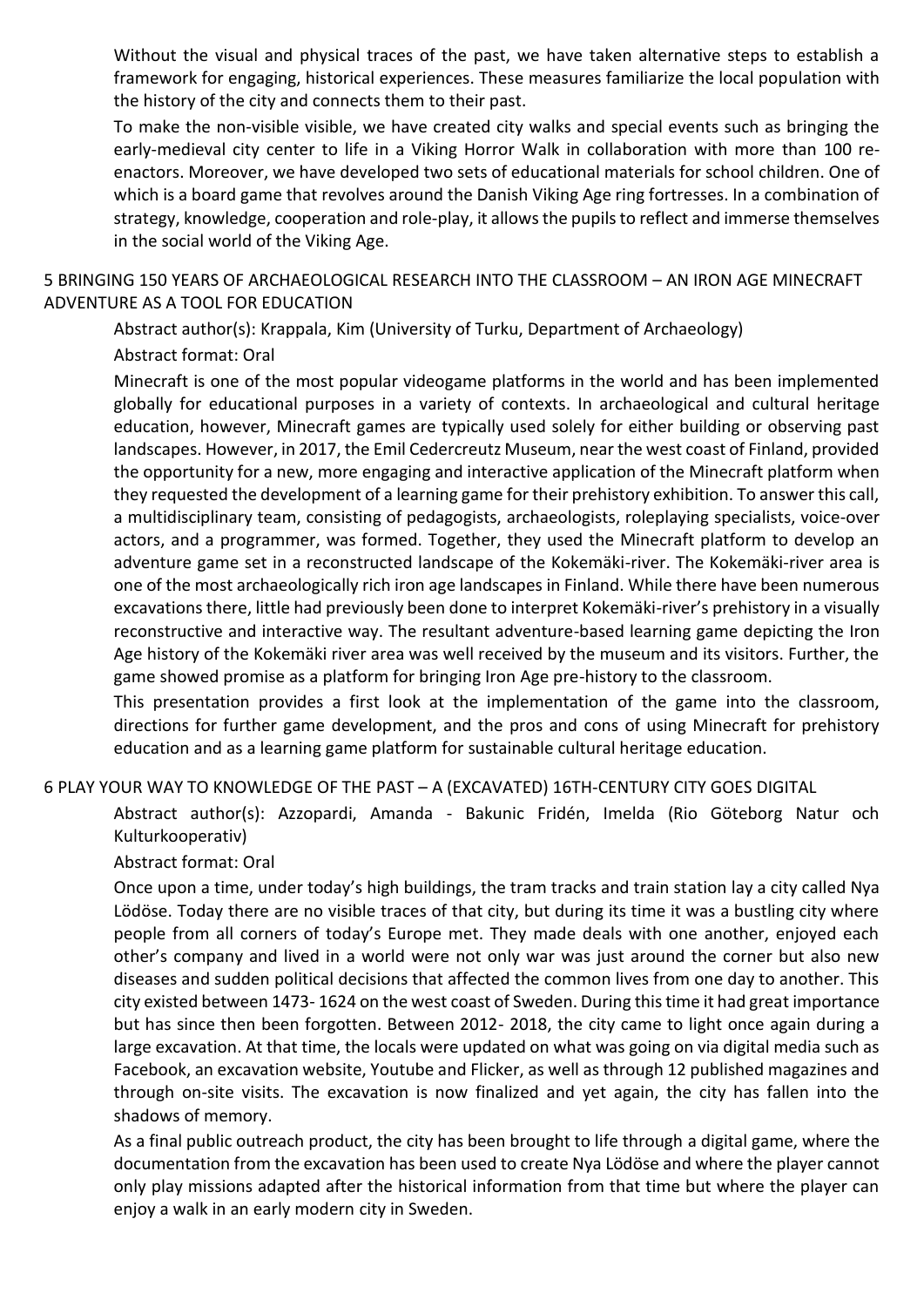This paper will narrate the process and result of building a digital version of Nya Lödöse in the attempt of making a non-visible cultural heritage site available and sustainable for the future through a gaming product.

# 7 CREATING ARCHAEOLOGICAL LANDSCAPES – FINDING NEW WAYS FOR MEDIATION AND PARTICIPATION IN

CONTRACT ARCHAEOLOGY

Abstract author(s): Nelson, Matthew (Linnaeus University)

Abstract format: Oral

Excavations are often unique opportunities to experience archaeological sites, a temporal window to the accumulated history of a place, open only for a very limited time. It could be argued that an excavation is an event and that the site is a stage where archaeologists conduct a performative act in real time. In many cases, however, the excavation site is restricted and treated as part of a development phase rather than a cultural event. The results and finds from the excavation are also often displayed to the public long after the site has perished.

By acknowledging and finding solutions for the challenges in mediation and participation, there is great potential for contract archaeology to have enhanced cultural and sustainable effects on the heritage landscape, transforming it to an archaeological landscape. Added public interaction, memories and knowledge of a site can strengthen the value in society of the heritage landscape and other sites in the future. Developing effective methods for creating an authentic sense of the site and landscape is essential in this work.

In this paper I present a case study of the mediation and participation in a large-scale archaeological excavation project that was conducted in the northern suburbs of Stockholm in 2016. The project had high ambitions regarding outreach to the local public. One of the challenges for success consisted of the cultural and linguistic barriers with a target group that to a large extent had an immigrant background. I will investigate various methods of mediation/participation and their rate of success, discussing reasons and factors for the outcome and what strategies could be implemented for improvement. Issues on authenticity, relation to place, identity and how public experience of contract archaeology impacts on the future relation to the site are given a central place in the analysis.

# 8 THE PAST EXPOSED – DISSEMINATING ARCHAEOLOGICAL RESEARCH FROM THE INSIDE OF A MOBILE

CONTAINER

Abstract author(s): Dahlström, Hanna - Jensen, Jane (Museum of Copenhagen)

Abstract format: Oral

As curators of archaeological heritage, we want to reach as broad an audience as possible. We also wish to show what happens to our material after the excavations have finished – how the results from excavations are used in research and contribute to more knowledge in a wider context. As part of the research and public outreach project Urban Encounters, based on the results from three large urban excavations in Denmark and Sweden, a mobile museum was designed, with the aim to disseminate the research themes within the project. This paper will present the ideas and process of creating the mobile museum The Past Exposed and show examples of how it has been used in its three-year lifetime. Challenges, ranging from how to translate complex research into easily accessible outreach formats, to questions of how to show museum objects "on the road" will be discussed. Experiences will be summarized and evaluated for future similar initiatives.

# 9 NEW PROCESSES IN CONTRACT ARCHAEOLOGY ARE NEEDED FOR LONG-TERM DISSEMINATION **STRATEGIES**

Abstract author(s): Dutra Leivas, Ivonne (Linneaus University)

Abstract format: Oral

In Sweden contract archaeology usually follows three steps: survey assessment, field evaluation and finally the excavation phase. The research orientation, regardless which phase it refers to, is decided by the county administrative boards. Today it is common that the county administrative boards, in their specifications, also request for public outreach in mayor archaeological excavations.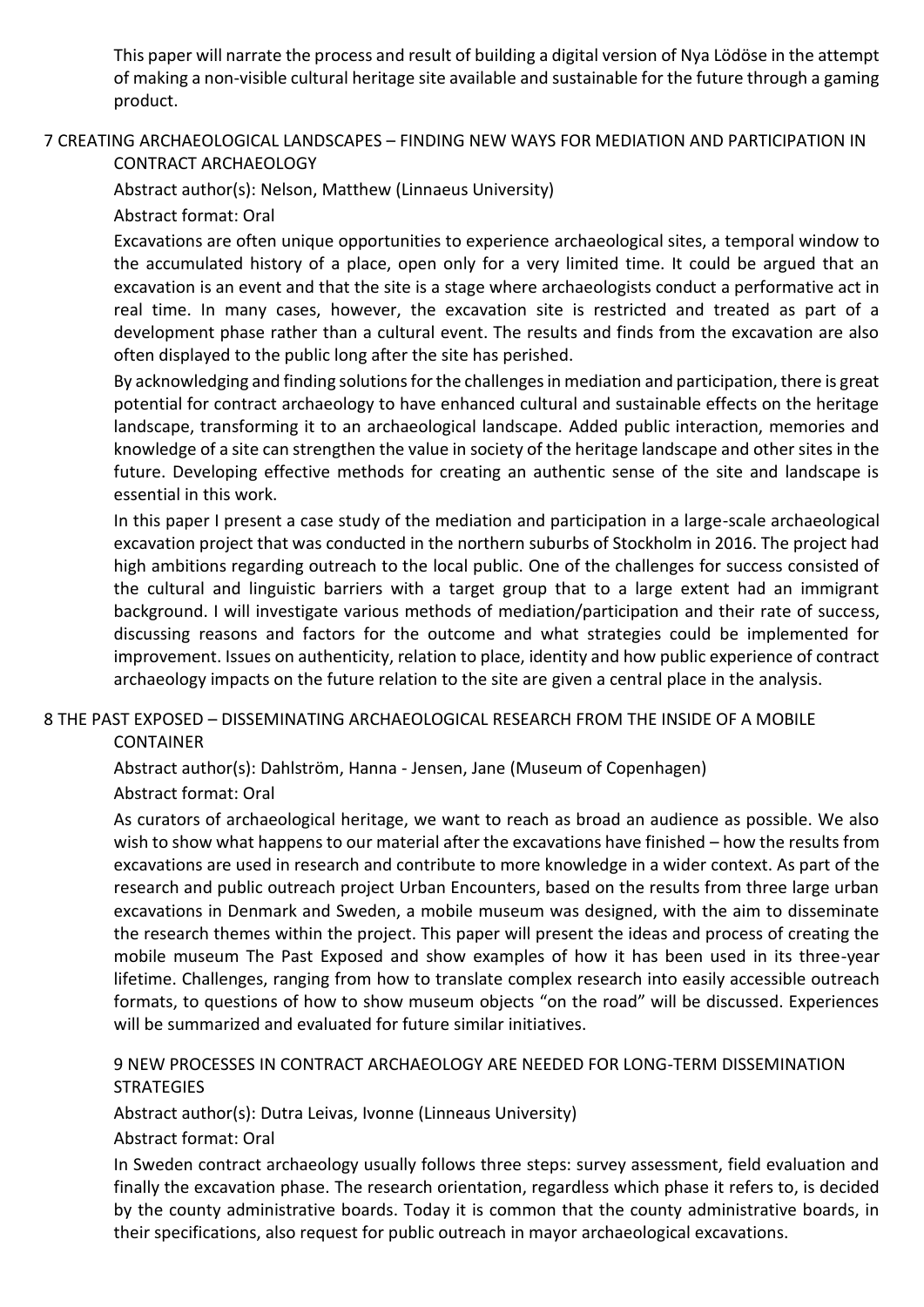In a major archaeological excavation, there are many different circumstances that affect the extent and objectives of public outreach. One factor is how the county administrative boards choose to formulate the specification in reference to public outreach. Another is the archaeological companies' diverging past experiences and skills in public outreach. Also, the possibilities to receive visitors on the site are a factor, as well as the amount of time that can be set aside for different activities of outreach within the financial framework of the ongoing excavation.

An overview study of practices for public outreach in mayor urban excavations in Sweden shows that mostly of the efforts for outreach are planned to take place in connection to the ongoing excavation. Both, the specifications from the county administrative boards as well as the archaeological companies' communication plans, show shortcomings when it comes to long-term planning, and didactics approaches intended to last over a longer period of time.

Therefore, there is a need for new processes within contract archaeology that enable long-term strategies for dissemination of archaeological results. Those could be defined in the specifications from the county administrative boards and in the archaeological companies' communication plans, and maybe already in the evaluation phase for a better long-term planning.

### 10 USING ART TO MAKE NON-VISIBLE CULTURAL SITES VISIBLE

Abstract author(s): Knudsen, Nicolai (Østfyns Museer)

Abstract format: Oral

With an art installation made of water and light, a viking Ghost Ship appeared at the cultural landscape of Kerting Nor.

The fjord had been a highway for ships In the viking period of Scandinavia. Even though a lot of archaeological evidence have been found to confirm the activity of the vikings, the local community had no consciousness of the history.

Primarily because the evidence was not visible. By building a non-invasive artwork on the location, it was possible to show and tell the forgotten history.

The artwork gave a feeling of ownership to the local population. The challenge of showing and building the artwork from the sea and at the shore was discussed in a close partnership with the museum, volunteers and the municipality.

In the months it was displayed, thousands drove to see the artwork. As a result, of the artwork, the viking narrative and legacy changed from being a forgotten history to suddenly being the main history and a source of identity for the local community.

### 11 MAKING CULTURAL HERITAGE ACCESSIBLE TO ALL THROUGH DIGITAL MEDIA

Abstract author(s): Toreld, Christina (Bohusläns Museum)

### Abstract format: Oral

The cultural landscape consists of places and monuments enriched with history, stories and myths, both tangible and intangible, that all make up our cultural heritage. Many of these places are hidden, remote or protected and therefore very hard to access or understand. And while many people want to play an active part, learn about their history and take advantage of what cultural heritage places have to offer, not everyone has the same opportunity to do so.

Working with 40 different cultural heritage sites in Bohuslän, Sweden, ranging from marine archaeological sites to historical buildings, Bohusläns museum would like to change this. We do not interfere with or change the physical access of the places on site, we are aiming for better accessibility to the places digitally, combined with enhanced experiences on site.

In this paper I would like to present our two-sided approach. On the one hand, we produce accessible digital information about the places, with film, sound and other sensory-focused media, based on stories and facts. This allows one to visit the sites digitally, regardless of one's physical location and disability. Here, we work together with specialists in accessibility to test the digital information. We also work with focus groups from pre- to upper secondary schools to ensure that the information we publish will be useful in their curricula. On the other hand, we describe the physical access to the places together with TD—the Swedish accessibility database—to ensure that the cultural heritage